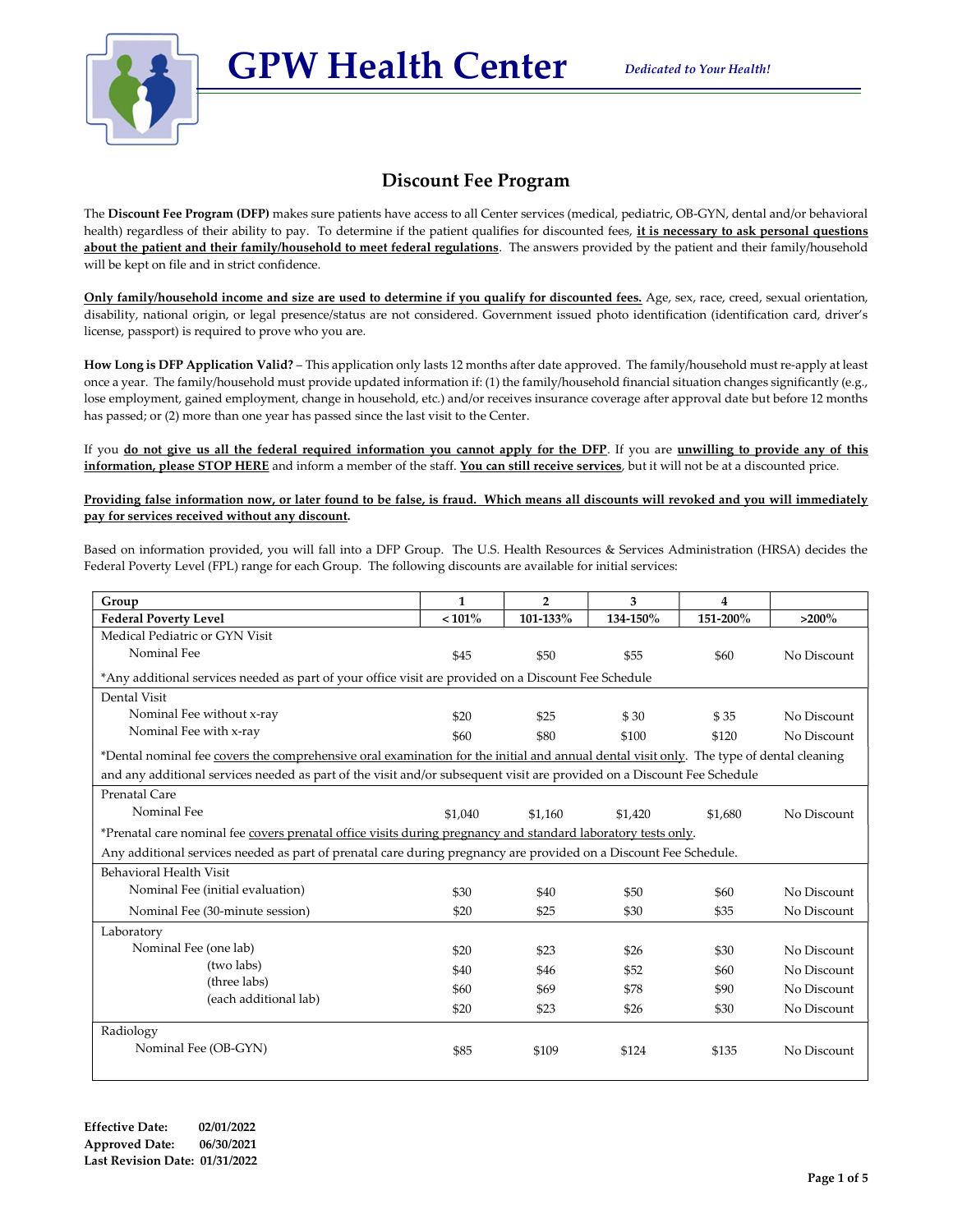

What is considered Income? Income includes earnings\*, unemployment compensation, workers' compensation, Social Security, Supplemental Security Income, public assistance, veterans' payments, survivor benefits, disability benefits, pension or retirement income, interest, dividends, rents, royalties, income from estates and trusts, educational assistance, alimony, child support, assistance from outside the household, and all other miscellaneous sources for everyone in the family/household.

GPW Health Center

\*Earnings includes any amount received (direct deposit, check or cash) for worked performed (wages, salary, armed forces pay, commissions, tips, piece-rate payments, casual labor, day labor, domestic service (e.g., gardening, landscaping, housekeeping, daycare, babysitting, etc.) and cash bonuses earned and self-employed gross in

What determines Family/Household Size? Family/Household size can be one person, a group of people and/or one or more families living (or staying temporarily) at the same address and share common housekeeping responsibilities. Common housekeeping responsibilities means sharing at least one meal a day or share a common living area (e.g., living room, dining room, kitchen, etc.). Individuals in the family/household do not have to be related by blood or marriage. Individuals in the family/household includes distant relatives, friends, foster children, renters, roommates, resident domestic servants and/or guests/visitors staying longer than 30 calendar days (i.e., long-stay guest/visitors).

### INFORMATION YOU MUST PROVIDE to determine if you qualify for discounted fees:

| If A Person              | How are you paid?                 | <b>Tax Return Form</b><br>Needed | <b>Additional Forms Needed</b>                                       |  |
|--------------------------|-----------------------------------|----------------------------------|----------------------------------------------------------------------|--|
| Employee of a Company/   | Check                             | Form 1040                        | Pay Stubs Covering Last Two Months                                   |  |
| Organization             | Cash                              | Form 1040                        | Income Verification Form                                             |  |
|                          | Just Started Work                 | Form 1040                        | Income Verification Form                                             |  |
| Self Employed            | Check / Cash<br>Tax Return Filed  | Form 1040 plus Sch C             |                                                                      |  |
|                          | Check/Cash<br>No Tax Return Filed |                                  | Income Verification Form<br>Bank Statements Covering Last Two Months |  |
| Currently Unemployed     |                                   | Form 1040                        | Statement of Support<br>Bank Statements Covering Last Two Months     |  |
| Non-Employee             |                                   | Form 1040                        | Statement of Support & IRS Form 4506T                                |  |
| Benefits as Income       |                                   | Form 1040                        |                                                                      |  |
| Benefits as Supplement   |                                   | Form 1040                        | <b>Statement of Support</b>                                          |  |
| Other Income             |                                   | Form 1040                        | <b>Statements Covering Last Two Months</b>                           |  |
| Tax Return Not Filed     |                                   |                                  | IRS Form 4506T                                                       |  |
| Tax Return Not Available |                                   |                                  | IRS Form 4506T                                                       |  |

Based on information provided about family/household income and size, the patient will fall into a DFP group between 1 and 4.

| Family / Household                    | Income         | Income              | Income              | Income               |
|---------------------------------------|----------------|---------------------|---------------------|----------------------|
|                                       | Group 1        | Group 2             | Group 3             | Group 4              |
| <b>Size</b>                           | $<$ 101% FPL   | $101 - 133\%$ FPL   | 134 - 150% FPL      | $151 - 200$ % FPL    |
| $\mathbf{1}$                          | $$0 - $13,590$ | $$13,591 - $18,075$ | $$18,076 - $20,385$ | $$20,386 - $27,180$  |
| $\overline{2}$                        | $$0 - $18,310$ | $$18,311 - $24,352$ | $$24,353 - $27,465$ | $$27,466 - $36,620$  |
| 3                                     | $$0 - $23.030$ | $$23,031 - $30,630$ | $$30,631 - $34,545$ | $$34,546 - $46,060$  |
| $\overline{4}$                        | $$0 - $27.750$ | $$27,751 - $36,908$ | $$36,909 - $41,625$ | $$41,626 - $55,500$  |
| 5                                     | $$0 - $32,470$ | $$32,471 - $43,185$ | $$43,186 - $48,705$ | $$48,706, - $64,940$ |
| 6                                     | $$0 - $37,190$ | $$37,191 - $49,463$ | $$49,464 - $55,785$ | $$55,786 - $74,380$  |
| 7                                     | $$0 - $41,910$ | $$41,911 - $55,740$ | $$55,741 - $62,865$ | $$62,866 - $83,820$  |
| 8                                     | $$0 - $46,630$ | $$46,631 - $62,018$ | $$62,019 - $69,945$ | $$69,946 - $93,260$  |
| Each additional family<br>member, add | \$4,720        | \$6,278             | \$7,080             | \$9,440              |

Based on the revised Federal Poverty guidelines (Federal Register, Vol. 79, No. 14, January 12, 2022

Effective Date: 02/01/2022 Approved Date: 06/30/2021 Last Revision Date: 01/31/2022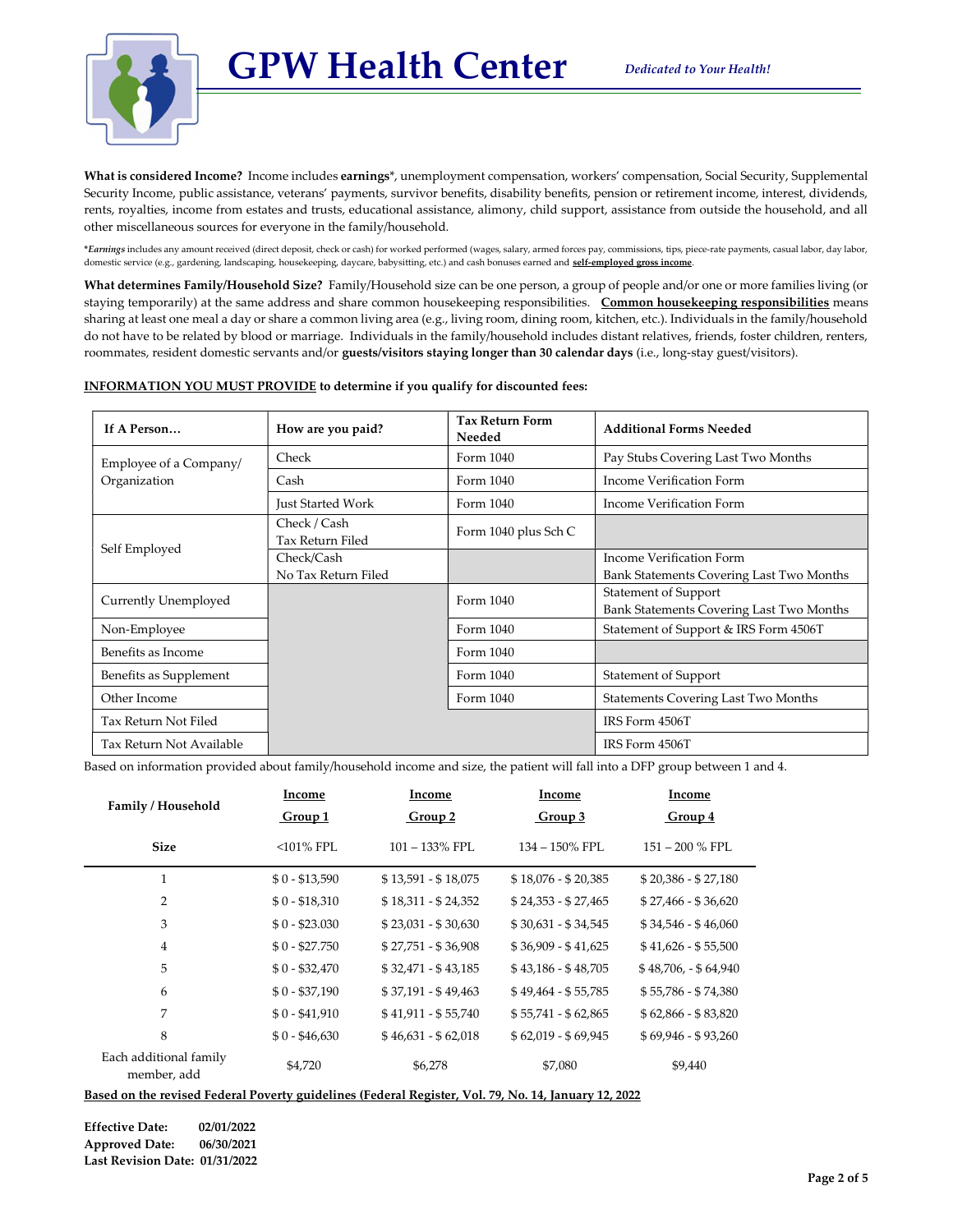GPW Health Center



Income Verification Form – Any family/household paid in cash and that cash paid is not included on the family/household tax return, you must provide a completed and signed Income Verification form from each employer and each non-employer (i.e., individuals, businesses and/or organization) for services including casual labor, day labor and/or domestic service (e.g. gardening, landscaping, housekeeping, daycare, babysitting, etc.).

Means of Support – If some or all of the family/household support comes from sources other than income (e.g., checking account(s), savings account(s), investment account(s), etc.) and/or the support cannot be easily determined, the family/household must provide statements for all accounts (e.g., checking account(s), savings account(s), investment account(s), etc.) covering the two most recent months.

Statement of Support Form – If family/household gets support (cash and/or non-cash) from one or more sources (individuals, businesses and/or organization), a completed and signed Statement of Support form from each source providing cash and/or non-cash support. The Statement of Support expires 30 days. A new Statement of Support must be completed and signed before your next appointment to continue discounts in the DFP.

A maximum of three Statements of Support from the **same individual, business and/or organization** that gives the family/household support (cash and/or non-cash) is accepted. More than three is be reviewed on a case-by-case basis to determine family/household can continue discounts in the DFP.

Declaration of Shared but Separate Households Form - If family/household shares the same address with one or more other family/households for financial reasons but is otherwise separate, each family/household must complete and sign a Shared but Separate Household form. You can self-declare shared but separate household.

For example, Jane Doe, an uninsured patient, shares a house with her sister. The costs of maintaining occupying the house (i.e., rent or mortgage payment, insurance, property taxes, maintenance, utilities, etc.) are shared but all other living expenses are separate. Jane Doe can declare a shared but separate household when applying for DFP.

Patients with third party coverage – patients with third party insurance that does not cover or only partially covers fees for certain services may be eligible for the DFP. Depending on the Center and the third-party insurance contract agreements, the charge for each additional service will vary but that charge will never be more than maximum fee of the patient's DFP group. The insurance plan's co-pay may be lower than the DFP, in which case we will charge the lower amount.

For example, John Doe, an insured patient, receives a service that has an established fee schedule cost of \$80. Based on John Doe's insurance plan, the co-pay would instead be \$60 for that service. John Doe applied for the DFP. Based on family/household income and size information provided, John Doe is at 150 percent of the FPL and falls into the DFP Group 3. Under the DFP, John's established fee of \$80 is discounted to a fee of \$40 for this service. Rather than the \$60 co-pay, John Doe pays no more than his DFP Group discount fee of \$40 out-of-pocket, as long as this is not prohibited by the insurance contract terms.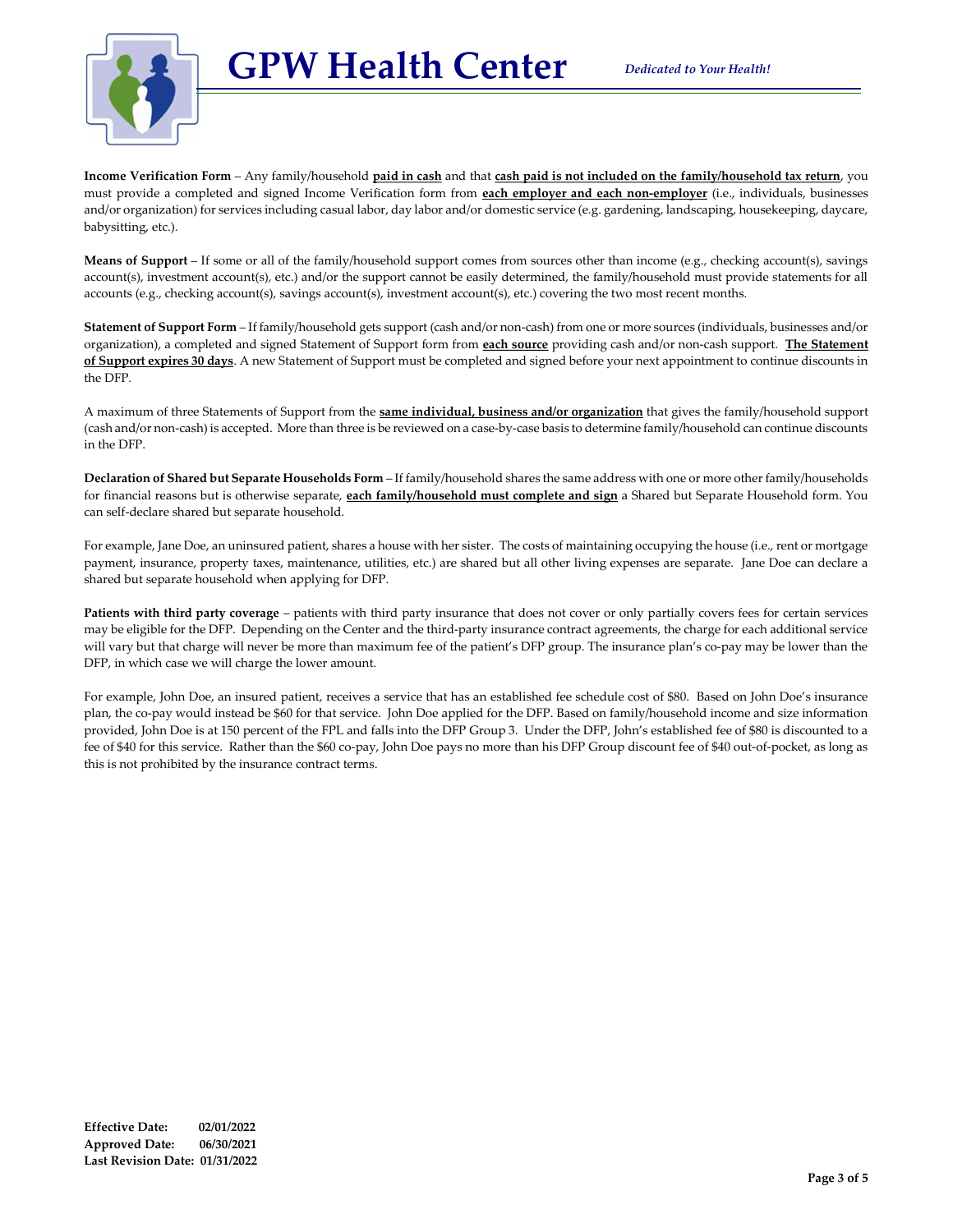

# Discount Fee Program Application (page 1 of 2)

To determine if you qualify for the DFP, it is necessary to ask personal questions about the patient and their family/household to meet federal regulations. The answers provided by the patient and their family/household will be kept on file and in strict confidence. Only family/household income and size are used to determine if you qualify for discounted fees. Age, sex, race, creed, sexual orientation, disability, national origin, or legal presence/status are not considered. Government issued photo identification (identification card, driver's license, passport) is required to prove who you are. If you do not give us all the federal required information you cannot apply for the DFP. Providing false information now, or later we find out is false, is fraud. Which means all discounts will revoked and you will immediately pay for services received without any discount.

### PATIENT INFORMATION

| First Name                          | Middle Name              | Last Name                     | Other Names<br>Zip Code<br>$\Box$ Single $\Box$ Married<br>$\Box$ Divorced<br>$\square$ Widowed |  |
|-------------------------------------|--------------------------|-------------------------------|-------------------------------------------------------------------------------------------------|--|
| Home Address                        |                          | City/State                    |                                                                                                 |  |
|                                     |                          | Marital Status:               |                                                                                                 |  |
| Date of Birth                       | Social Security Number   | $\Box$ Separated              |                                                                                                 |  |
|                                     |                          |                               |                                                                                                 |  |
| Primary Phone Number                | Alternative Phone Number | <b>Emergency Phone Number</b> | <b>Emergency Contact Name</b>                                                                   |  |
| <b>FAMILY/HOUSEHOLD INFORMATION</b> |                          |                               |                                                                                                 |  |
|                                     |                          |                               |                                                                                                 |  |
| Name                                | Date of Birth            | Relationship                  | Enroll as a Patient? (yes or no)                                                                |  |
|                                     |                          |                               |                                                                                                 |  |
| Name                                | Date of Birth            | Relationship                  | Enroll as a Patient? (yes or no)                                                                |  |
|                                     |                          |                               |                                                                                                 |  |
| Name                                | Date of Birth            | Relationship                  | Enroll as a Patient? (yes or no)                                                                |  |
|                                     |                          |                               |                                                                                                 |  |
| Name                                | Date of Birth            | Relationship                  | Enroll as a Patient? (yes or no)                                                                |  |
|                                     |                          |                               |                                                                                                 |  |
| Name                                | Date of Birth            | Relationship                  | Enroll as a Patient? (yes or no)                                                                |  |
|                                     |                          |                               |                                                                                                 |  |
| Name                                | Date of Birth            | Relationship                  | Enroll as a Patient? (yes or no)                                                                |  |
|                                     |                          |                               |                                                                                                 |  |
| Name                                | Date of Birth            | Relationship                  | Enroll as a Patient? (yes or no)                                                                |  |

This application only lasts for 12 months after date approved. The family/household must re-apply at least once a year. The family/household must provide updated information if: (1) the family/household financial situation change significantly (e.g., lose employment, obtain employment, change in household, etc.) and/or receives insurance coverage after approval date but before 12 months has passed; or (2) more than one year has passed since the last visit to the Center.

I have read and understand the Discount Fee Program and agree to comply with it. By signing this application page 1 of 2, I authorize the Center to confirm my family/household income and size. I verify that all information provided to determine if Family/Household qualify for the Discount Fee Program is true and correct. I understand providing false information now, or later found to be false, is fraud. Which means all discounts will revoked and I will immediately pay for services received without any discount.

Completed By (Printed Patient/Responsible Person Name)

\_\_\_\_\_\_\_\_\_\_\_\_\_\_\_\_\_\_\_\_\_\_\_\_\_\_\_\_\_\_\_\_\_\_\_\_\_\_\_\_\_\_\_\_\_\_\_\_\_\_\_\_\_\_\_\_\_\_\_\_\_\_\_\_\_\_\_\_\_\_\_\_\_\_\_\_\_\_

\_\_\_\_\_\_\_\_\_\_\_\_\_\_\_\_\_\_\_\_\_\_\_\_\_\_\_\_\_\_\_\_\_\_\_\_\_\_\_\_\_\_\_\_\_\_\_\_\_\_\_\_\_\_\_\_\_\_\_\_\_\_\_\_\_\_\_\_\_\_\_\_\_\_\_\_\_\_

Signature Date

Effective Date: 02/01/2022 Approved Date: 06/30/2021 Last Revision Date: 01/31/2022